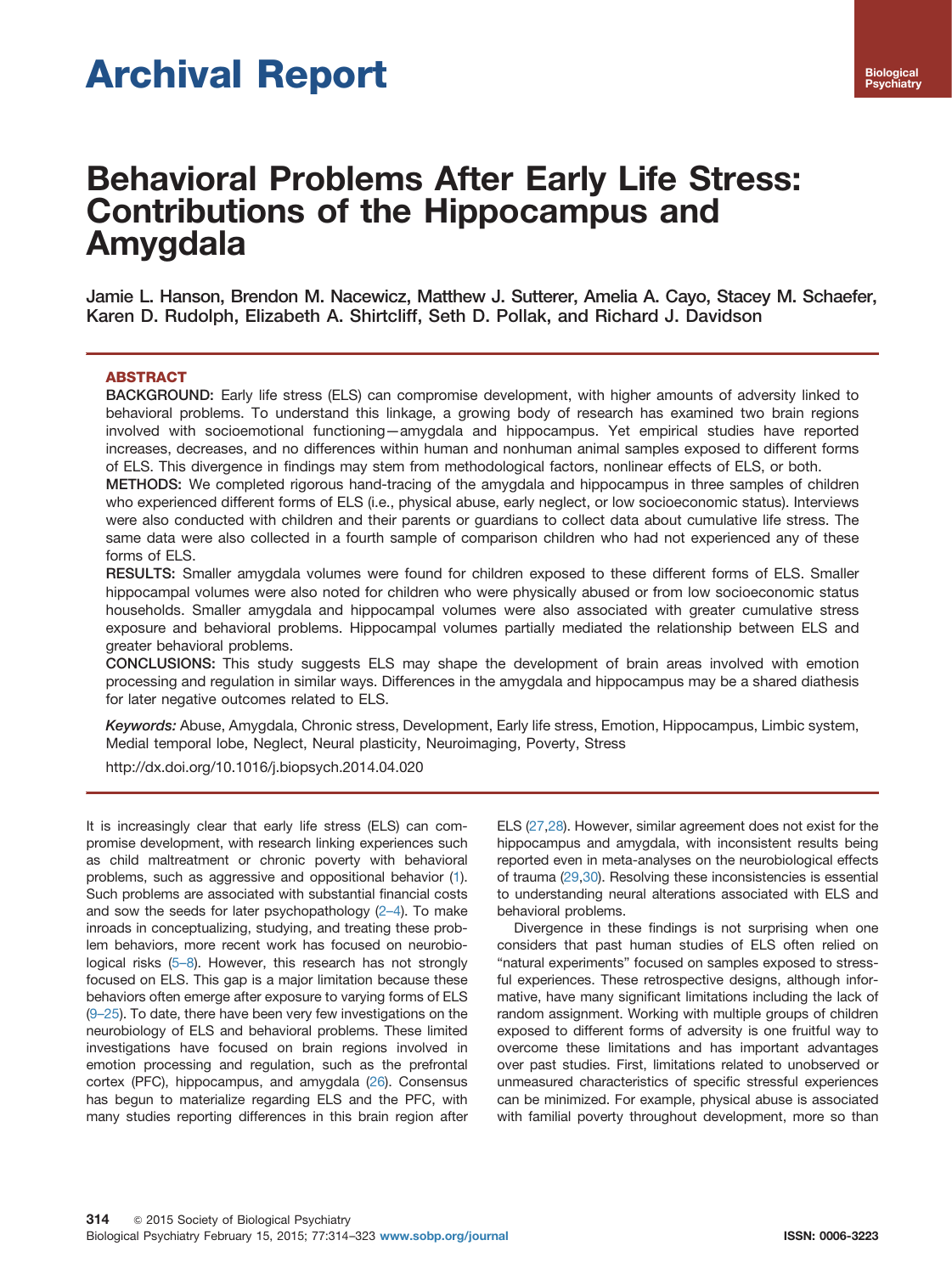early neglect during institutionalization ([31,32\)](#page-7-0). Finding brain differences in both samples may indicate common neurobiological diatheses. Second, the timing, chronicity, and scope of stress may differ greatly between groups; however, the behavioral end-state (behavioral problems) is similar across populations. For example, children who experience early neglect commonly experience unresponsive caregiving and an overall dearth of individualized care and attention [\(33\)](#page-7-0). In contrast, children who have been victims of physical abuse may interact with parents often, but these experiences may involve excessive physical aggression directed at the children [\(34\)](#page-7-0). Examining different groups exposed to different forms of ELS is a powerful way to understand whether similar or unique patterns of neurobiological alterations put individuals at risk for behavioral problems.

Past research implicates the amygdala and hippocampus in basic socioemotional functioning, making them candidate brain regions for understanding behavioral problems following ELS. The hippocampus is involved in learning, memory, and the neuroendocrine response to stress [\(35,36](#page-7-0)). The amygdala is central to emotional and social information processing, with damage to this area leading to problems in evaluating the significance of social stimuli [\(37,38](#page-7-0)). However, major inconsistencies have emerged in research examining these struc-tures in human and nonhuman samples exposed to stress ([39](#page-7-0)).

Chronic stress causes reductions in dendritic spines and apoptosis of hippocampal neurons in adult nonhuman animals [\(40](#page-7-0)–42). In humans, one form of ELS, child maltreatment, is consistently related to smaller hippocampi in adults [\(30,43](#page-7-0),[44](#page-7-0)). Earlier in development while the hippocampus is still changing, these findings are less clear. Smaller hippocampi have been reported in children living in poverty [\(45](#page-7-0)–47) and children exposed to ELS such as parental separation or loss ([48](#page-7-0)). However, no differences in hippocampi have been found in nonhuman primates separated from their parents [\(49](#page-7-0)), human children exposed to early neglect and later adopted into enriched environments [\(50](#page-7-0)–53), or human children who experienced abuse before being diagnosed with posttraumatic stress disorder (54–[57\)](#page-7-0).

For the amygdala, volumetric increases such as dendritic arborization in amygdala nuclei have been reported in adult rodents exposed to stress (58–[61\)](#page-8-0). However, structural neuroimaging studies examining amygdala volumes in humans have been inconclusive. In children exposed to early neglect, research reports have noted larger amygdalae ([50](#page-7-0),[51\)](#page-7-0) as well as no differences ([52](#page-7-0),[53\)](#page-7-0). Child poverty has been associated with larger ([46](#page-7-0)) as well as smaller ([47\)](#page-7-0) amygdalae. Smaller amygdalae ([62](#page-8-0)) as well as no differences [\(54](#page-7-0)–57) have been found in adolescents who experienced child maltreatment. Many previous investigations in humans ([45,46,51,55](#page-7-0),[56\)](#page-7-0) have had a large age range of participants (e.g., 5–15 years old); this is particularly important to note because amygdala development appears to be nonlinear in nature [\(63,64](#page-8-0)).

Divergence in results may also be due to methodological factors, such as magnetic resonance imaging (MRI) acquisition parameters or amygdala and hippocampal quantification procedures ([65\)](#page-8-0). For example, a review of amygdala quantification found the range of volumes was 1050-3880 mm<sup>3</sup>, suggesting great variance in how researchers label these regions ([66](#page-8-0)). Automated quantification of the hippocampus and amygdala also may be adding to inconsistencies in research findings. Methods such as FreeSurfer yield high variability and low validity for regions such as the amygdala [\(67,68](#page-8-0)), often changing study results [\(Supplement 1](#page-6-0)) [\(69\)](#page-8-0). To resolve prior discrepancies, highly valid and reliable measures of the amygdala and hippocampus are needed across different groups exposed to different forms of ELS.

In addition to methodological factors, the effects of stress on the medial temporal lobe (MTL) may be nonlinear with different types of volumetric alterations depending on the timing and chronicity of stress [\(70](#page-8-0)–72). Understanding of the effects of ELS on the MTL has been primarily informed by nonhuman animal models employing chronic immobilization stress (CIS), although other nonhuman animal paradigms exist ([73](#page-8-0)). Although informative, CIS models may be hard to translate to human samples, particularly in how to understand the long-term neurobiological sequelae of ELS. For example, research suggests the amygdala may adapt and function differently after increased dendritic arborization. Enlargement of amygdala volumes (58–[61\)](#page-8-0) and amygdala hyperactivity ([74,75\)](#page-8-0) result from CIS. McEwen ([76\)](#page-8-0) noted parallels between these findings and patterns of brain alterations in humans during initial episodes of major depression, where larger volumes and increased functional activity of the amygdala have been noted ([77](#page-8-0),[78](#page-8-0)). McEwen further suggested that this hyperactivity might give way to eventual shrinkage, citing reports of smaller amygdalae after repeated depressive episodes [\(79\)](#page-8-0). Similar ideas have been advanced and supported in research focusing on the amygdala and autism where volumetric overgrowths have been reported early in development, but smaller volumes have been noted later in life ([72,80,81](#page-8-0)). In further support of this idea, more recent work employing CIS found a single, prolonged stressor caused apoptosis of amygdala cells ([82](#page-8-0)).

Based on this body of evidence, ELS may result in an initial increase in amygdala volume along with increases in activity and excitatory neurochemistry. Such speculation fits with three research reports finding higher amygdala activity in children who experienced ELS [\(83](#page-8-0)–85). Over time, this excessive functional activity may lead to a loss of neurons [\(70,74\)](#page-8-0). Individuals exposed to greater amounts of stress or exhibiting greater levels of impairments may have smaller volumes caused by this hypotrophy. In regard to the hippocampus, stress is theorized to be accompanied by a glucocorticoid cascade causing smaller hippocampi over time. Initial data suggest that hippocampal alterations may "reverse" over time, with previously detected differences not present after stressfree periods. However, differences in the amygdala are seen even after stress-free periods in nonhuman animals [\(86\)](#page-8-0). Such models help in understanding nonlinear patterns seen in other trauma-exposed populations ([87](#page-8-0)) along with inconsistencies seen in previous research. For example, work by Mehta et al. ([50](#page-7-0)) found larger amygdalae in children exposed to early neglect (a type of ELS); however, these investigators found the amount of early neglect to which these same children were exposed was actually related to smaller amygdalae.

The present study examined different forms of ELS, employing the same quantification procedures for the MTL for children who experienced early neglect, experienced physical abuse, or were from low socioeconomic status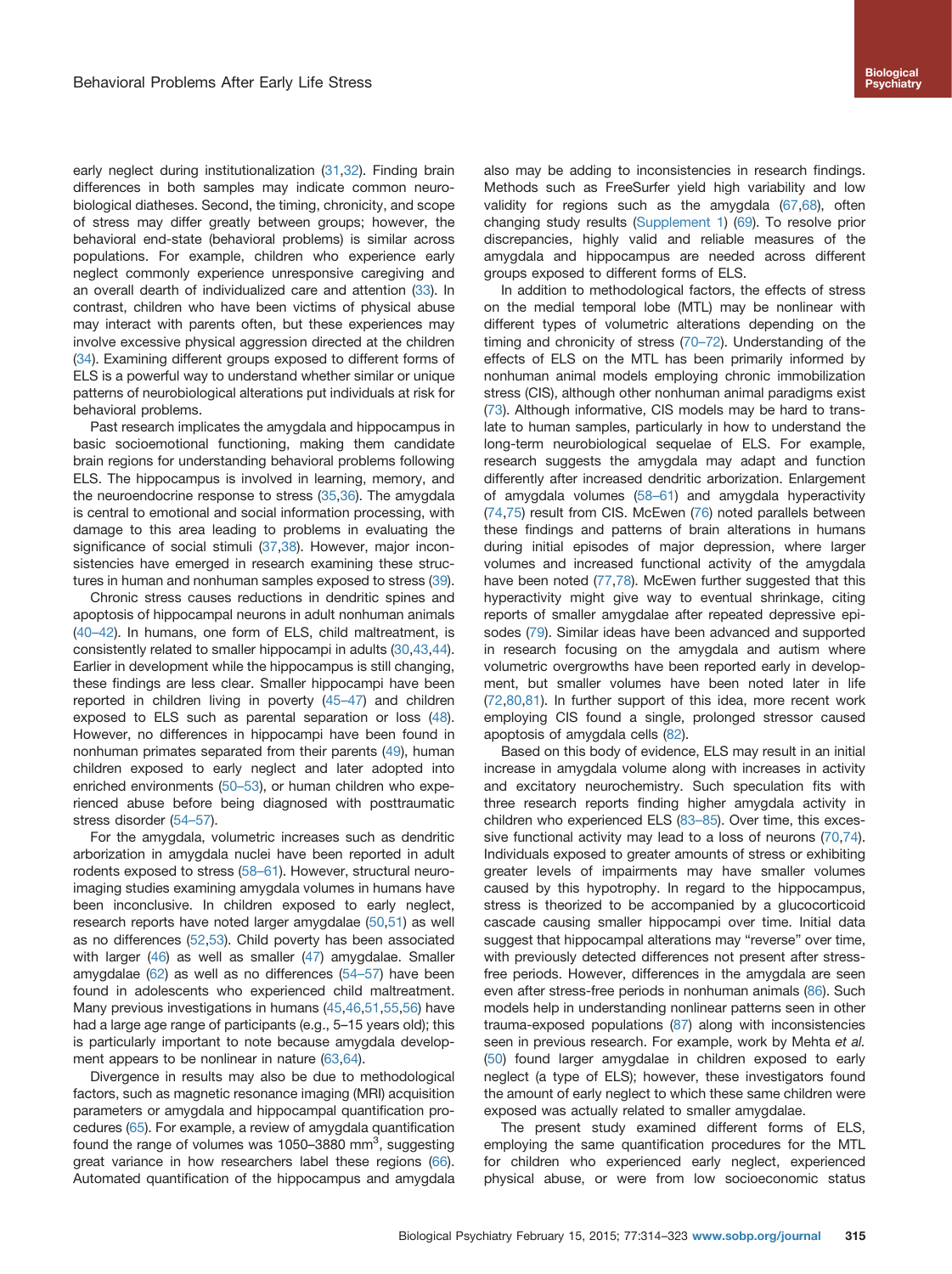(SES) households. This approach allowed us to examine whether similar patterns of volumetric changes might be occurring with different forms of ELS and whether this may be a shared diathesis for behavioral problems. To gain a greater understanding of how ELS might affect the brain and behavior, we also collected rigorous measures of cumulative stress exposure. Such data allow us to probe robustly the level of cumulative stress to which each child was exposed during development.

Based on theoretical models positing nonlinear effects of stress, we postulated that all three forms of ELS would lead to smaller volumes in the amygdala. This idea is motivated by the extant literature reviewed earlier and theoretical models of nonlinear changes in the amygdala after early increased dendritic arborization ([70](#page-8-0)). In addition, we predicted that greater cumulative stress exposure would be associated with smaller amygdalae and that smaller amygdalae would be associated with more behavioral problems. Finally, we theorized that smaller amygdalae would help account for the contribution of cumulative stress exposure to individual differences in behavioral problems. We postulated similar hypotheses for the hippocampus.

## METHODS AND MATERIALS

#### **Subjects**

T1-weighted MRI images were collected using a 3T General Electric SIGNA MRI scanner (GE Healthcare, Waukeshau, Wisconsin) (additional information in [Supplement 1\)](#page-6-0) for 128 children (61 girls; mean age, 141.9 months; SD  $\pm$  20.45; range, 108.23–178.70 months). These children constituted three different ELS risk groups: children who experienced early caregiving neglect while living in institutions for orphaned or abandoned children, children from low SES households, and children who were victims of physical abuse. Each group was recruited to allow for examination of different types of ELS. Similar data also were collected from comparison children not exposed to ELS. Informed consent from the parents or guardians of all children and informed assent from all child participants were obtained in compliance with the University of Wisconsin-Madison institutional review board. The institutional review board also approved all study procedures.

To understand the effects of drastic environmental change after ELS, 36 participants who were internationally adopted from institutions for orphaned or abandoned children after experiencing neglect (21 girls; mean age, 139.34 months; SD  $\pm$  20.2) were recruited for this study. These participants spent an average of 29.52 months (SD  $\pm$  16.681; range, 3-64 months; median, 33.0 months) in institutional care. These children were on average 38.08 months old (SD  $\pm$  22.69; median, 35.0 months; range, 3–92 months) when they were adopted. These children had environments that changed drastically after they were adopted into normative family settings.

To represent the effects of exposure to extremely volatile emotional caregiving, 31 participants who experienced physical abuse (11 girls; mean age, 144.13 months; SD  $\pm$  19.72) were recruited for this study. This sample was identified in one of two ways: 1) children whose parents scored at least 20 on the physical abuse subscale of the Conflict Tactics Scale Parent-Child Version ([88](#page-8-0)), a measure of parental aggression toward their children, or 2) children whose parents had substantiated cases of physical abuse on record with the Dane County Department of Human Services.

To understand how pervasive environmental stress and lack of enrichment in the absence of overt parental aggression can influence the brain, 20 participants from low SES households (14 girls; mean age, 146.24 months; SD  $\pm$  20.15) were recruited. Low SES was defined using the Hollingshead two-factor index [\(89\)](#page-8-0), with children from low SES households having parents that were unskilled employees with a high-school education or less (additional information in [Supplement 1](#page-6-0)).

There were 41 participants who served as comparison children from middle-class SES households with no history of maltreatment (15 girls; mean age, 140.46 months; SD  $\pm$ 21.57). Comparison children were required to have scores  $<$ 12 on the Conflict Tactics Scale Parent-Child Version and to have a Hollingshead index score  $>50$ . Sample demographics are shown in [Table S1](#page-6-0) in [Supplement 1](#page-6-0).

#### Pubertal Examination

To control for possible influences of puberty on the MTL, all children completed a physical examination with Tanner staging ([Supplement 1](#page-6-0)) ([90,91\)](#page-8-0). Children from low SES households exhibited more advanced pubertal development than comparison children from middle-class SES households  $(t = 3.54,$  $p < .001$ ). No differences in pubertal maturation were noted for children exposed to early neglect ( $t = .145$ ,  $p = .885$ ) or who experienced physical abuse ( $t = 1.39$ ,  $p = .168$ ) compared with children from middle-class SES households. There were no group differences in age in months (all groups,  $p < .3$ ). Group means and SDs are shown in [Table S1](#page-6-0) in [Supplement 1](#page-6-0).

# Amygdala and Hippocampal Volume of Interest **Drawing**

Volume of interest drawing of the amygdala was based on Nacewicz et al. [\(71\)](#page-8-0). Hippocampal volumes of interest were traced based on the criteria detailed by Rusch et al. [\(92\)](#page-8-0) and informed by relevant brain atlases ([93,94\)](#page-8-0). Extensive detail regarding tracing procedures and anatomical boundaries is available in [Supplement 1](#page-6-0). All tracing was carried out by raters blind to group, yielding high reliability (interrater intraclass correlation  $=$  .95 amygdala volumes and .93 hippocampal volumes) and high spatial reliability (mean intersection/union  $=$ .84 amygdala,  $n = 13$ , and .86 hippocampus,  $n = 12$ . Example tracings are shown in [Supplement 1](#page-6-0).

#### Assessment of Behavioral Problems

The behavioral problems section of the Youth Life Stress Interview (YLSI) [\(95](#page-8-0),[96](#page-8-0)) was used to assess behavioral problems. Advanced graduate-level researchers conducted all interviews. A series of probes was administered to elicit information from children and parents regarding children's behavioral problems at school (e.g., problems with teachers, disciplinary actions related to disruptive behavior). A panel of three to six trained raters who did not interact with the family used a 5-point scale based on separate parent and child reports. Interviewers were trained on filtering out a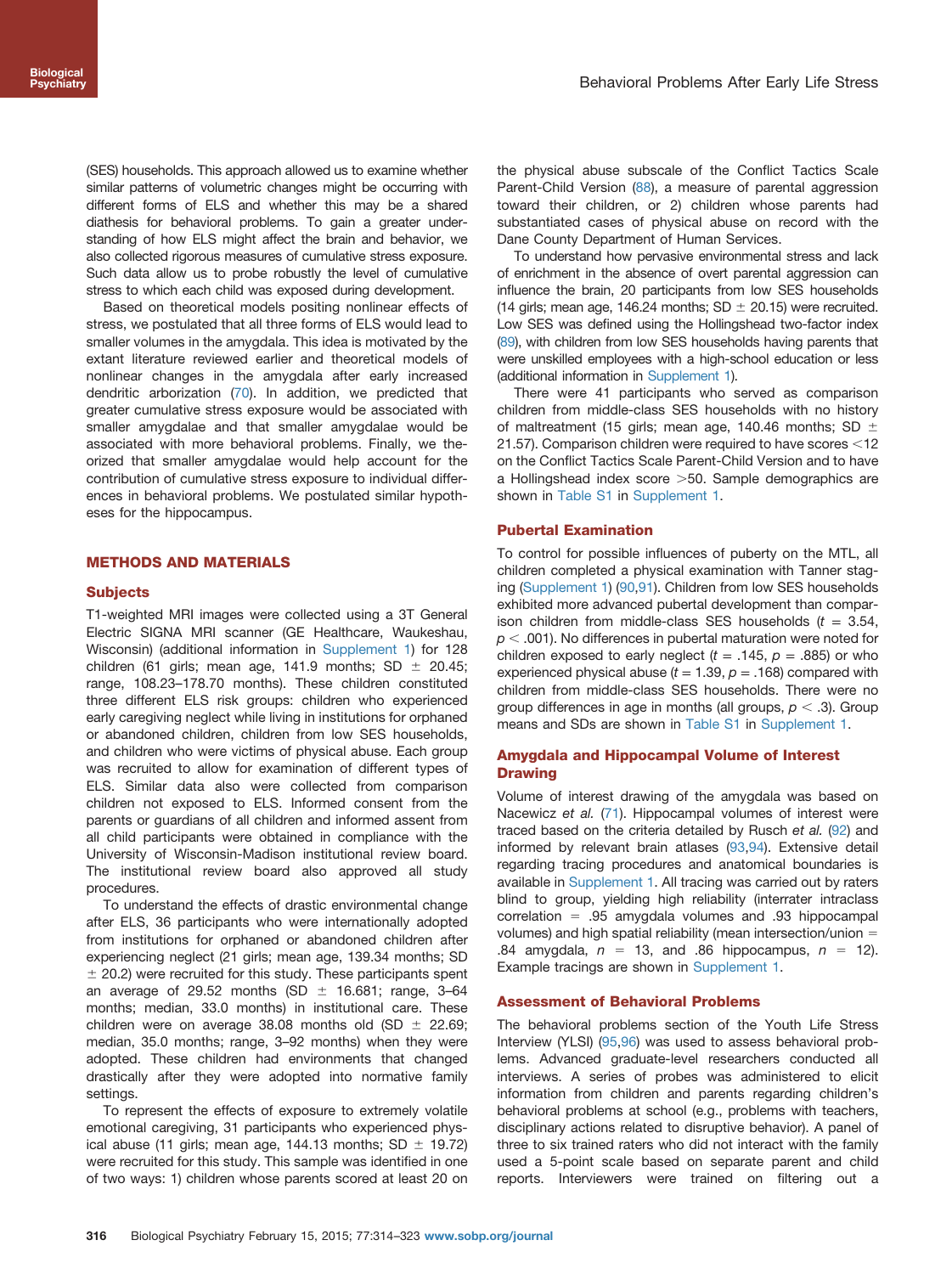<span id="page-3-0"></span>participant's subjective responses to probes (e.g., child's affect) during discussion with this rating team. After parent and child reports were scored individually, a consensual rating was assigned integrating information from both informants. Higher scores reflected more serious behavioral problems. For example, a score of 1.5 reflects a child who was rarely in trouble at school, whereas a score of 4 reflects a child who received frequent detentions at school and was often sent to the principal. High reliability has previously been achieved for ratings measuring functioning in different life domains derived from the YLSI (intraclass correlation  $= .96$ ) [\(96,97](#page-8-0)).

# Assessment of Cumulative Life Stress

To assess cumulative life stress, interviewers administered the lifetime adversity section of the YLSI separately to children and their parents. This module of the interview assessed a child's exposure to severe negative life events and circumstances across his or her lifetime, excluding events within 1 year to distinguish recent life stressors. General and specific probes were employed to assess a child's exposure to particularly stressful events and circumstances (e.g., death of close family members, severe chronic illness of close family members). Semistructured follow-up questions were asked to assess the event's context (e.g., timing, duration).

An interviewer elicited objective information about the impact of stressors and provided this information to an independent rating team with no knowledge of the child's subjective state. Integrating across parent and child reports, the independent rating team (of three to six members) provided a consensual rating on a 10-point scale that reflected the overall level of cumulative life stress. This rating incorporated a detailed consideration of the context of events and the impact on an individual child's life, rather than simply reflecting the number of stressors. For example, death of a relative receives a uniform score within many stress checklist approaches, but the YLSI differentiates a death of a relative who played a major role in the child's life versus a relative with infrequent contact and little involvement with the child [\(98\)](#page-9-0). Specific examples from our study are detailed in [Supplement 1.](#page-6-0) The scores not only reflect the occurrence of particular stressors but also an objective assessment of the degree of impact of each stressor on the child (e.g., long-term consequences). This rating system has high reliability and validity (intraclass correlation = .99) ([97](#page-8-0)).

#### RESULTS

To examine whether specific forms of ELS were associated with amygdala or hippocampal differences, three separate



Figure 1. Volumetric comparisons for the left amygdala (A) and left (B) and right (C) hippocampus. For each graph, standardized residuals controlling for total gray matter, pubertal stage, and sex are shown on the vertical axis, and group is shown on the horizontal axis. Example hand-tracings of the amygdala (outlined in red) and hippocampus (outlined in blue) are in the bottom left corner of the figure. SES, socioeconomic status. Additional information and graphic depiction of tracings available in [Supplement 1](#page-6-0).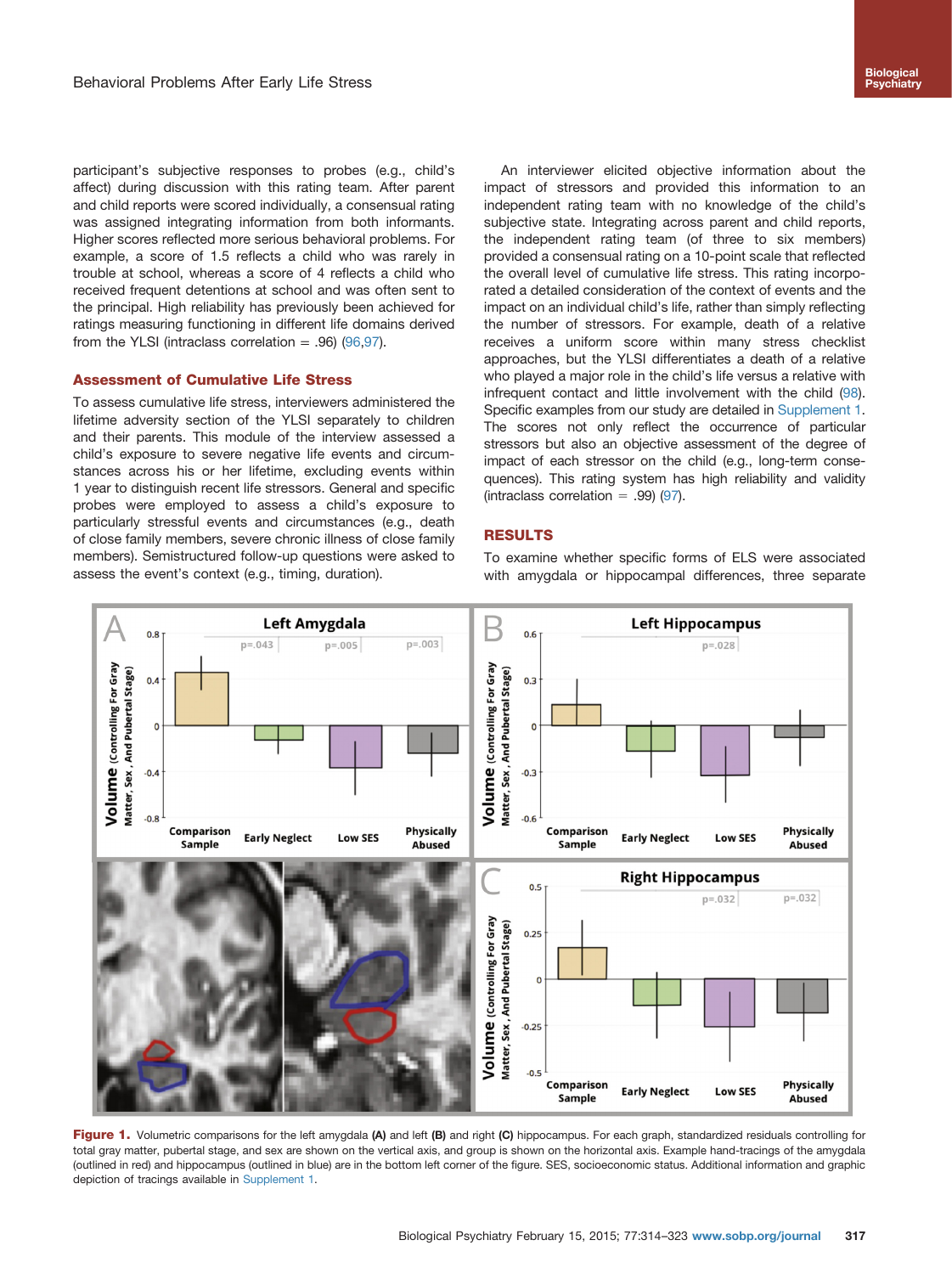linear regression models were used to compare children who experienced different forms of ELS (i.e., physical abuse, early neglect, low SES) with comparison children who had not experienced ELS. Such an approach has been employed and recommended by other research groups ([99,100\)](#page-9-0). Right and left volumes for each structure were entered separately into linear regressions as dependent variables. Total gray matter, sex, pubertal stage, and group (dummy-coded) were entered as independent variables. In addition, SES was included as a covariate in analyses involving children who had experienced physical abuse or early neglect. Analyses controlling for age are detailed in [Supplement 1.](#page-6-0)

After controlling for puberty, children who experienced early neglect ( $t = -2.058$ ,  $p = .043$ ) and children from low SES households ( $t = -2.927$ ,  $p = .005$ ) had smaller left amygdalae relative to comparison children. Smaller left  $(t = -2.257,$  $p = .028$ ) and right (t = -2.205,  $p = .032$ ) hippocampi were also found for children from low SES households relative to comparison children. Children who experienced physical abuse had smaller left amygdalae ( $t = -3.107$ ,  $p = .003$ ) and smaller right hippocampi ( $t = -2.193$ ,  $p = .032$ ) relative to comparison children. These differences are shown in [Figure 1](#page-3-0).

# MTL, Cumulative Life Stress, and Behavioral Problems

Because similar patterns of volumetric differences were found in the aforementioned analyses, we collapsed across the three ELS groups and examined correlations between level of cumulative life stress and amygdala and hippocampal volumes to gain greater statistical power. For children exposed to any form of ELS, higher levels of cumulative stress were associated with smaller volumes in the left amygdala  $(r = -.257, ...)$  $p = .020$ ) and the hippocampus (left,  $r = -.229$ ,  $p = .035$ ; right,  $r = -.263$ ,  $p = .015$ ). These relationships are shown in Figures 2 and [3](#page-5-0). Similar associations were seen if comparison children were included in these analyses (left amygdala,  $r = -.316$ ,  $p < .001$ ; left hippocampus,  $r = -.313$ ,  $p < .001$ ; right hippocampus,  $r = -.340, p < .001$ ) ([Figure S3](#page-6-0) in [Supplement 1](#page-6-0)).

Next, we examined correlations between MTL volumes and behavioral problems in children exposed to ELS. Greater behavioral problems such as disobeying rules were associated with smaller left amygdala volumes ( $r = -.238$ ,  $p = .045$ ) and smaller hippocampal volumes (left,  $r = -.271$ ,  $p = .012$ ; right,  $r = -.272$ ,  $p = .012$ ). These associations are shown in Figures 2 and [3](#page-5-0). Similar associations were seen if comparison children were included in analyses (left amygdala,  $r = -.211$ ,  $p = .019$ ; left hippocampus,  $r = -.284$ ,  $p = .001$ ; right hippocampus,  $r = -.289$ ,  $p = .001$ ) ([Figure S4](#page-6-0) in [Supplement 1](#page-6-0)). Descriptive statistics on ELS and behavioral problems are presented in [Supplement 1](#page-6-0).

# MTL Mediation of ELS and Behavioral Problems

After finding these associations, we sought to investigate whether individual differences in the MTL mediated the effects of ELS on behavioral problems (using Sobel tests) [\(101](#page-9-0)). These tests revealed that hippocampal volumes (left hippocampus,  $Z = 2.032$ ,  $p = .042$ ; right hippocampus,



Figure 2. Scatterplots between left amygdala volume and cumulative stress exposure (A) and behavioral problems (B) for participants who experienced early life stress. Standardized residuals of amygdala volume controlling for total gray matter, pubertal stage, and sex are shown on the vertical axis, and cumulative stress exposure (A) or behavioral problems (B) are shown on the horizontal axis.

 $Z = 2.051$ , SE = .013,  $p = .040$ ) partially mediated the association between ELS and behavioral problems.<sup>1</sup> No such association was found for the amygdala (all  $p > .22$ ).

#### **DISCUSSION**

The goal of this study was to understand if ELS was associated with volumetric differences in the amygdala and hippocampus, two important MTL structures involved with socioemotional functioning. By working with groups of children exposed to different forms of ELS, we additionally sought to overcome limitations of past research studies, such as unobserved or unmeasured characteristics of specific stressful experiences. Rigorous hand-tracing methods revealed that each form of ELS investigated was associated with differences in amygdala and, to some extent, hippocampal volumes. Smaller amygdalae were observed in children exposed to physical abuse, exposed to early neglect, and from low SES households compared with children who had not experienced such early adversities. In regard to the hippocampus, smaller volumes were observed in children exposed to physical abuse and children from low SES households relative to comparison children.

Our results fit with some previous findings but also stand in contrast to some of the extant literature. For the amygdala, smaller volumes in children who have experienced physical

<sup>&</sup>lt;sup>1</sup>The relationship between cumulative life stress and behavioral problems was still significant when hippocampal volumes were included in regression analyses (life stress,  $t = 3.7$ ,  $p < .001$ ).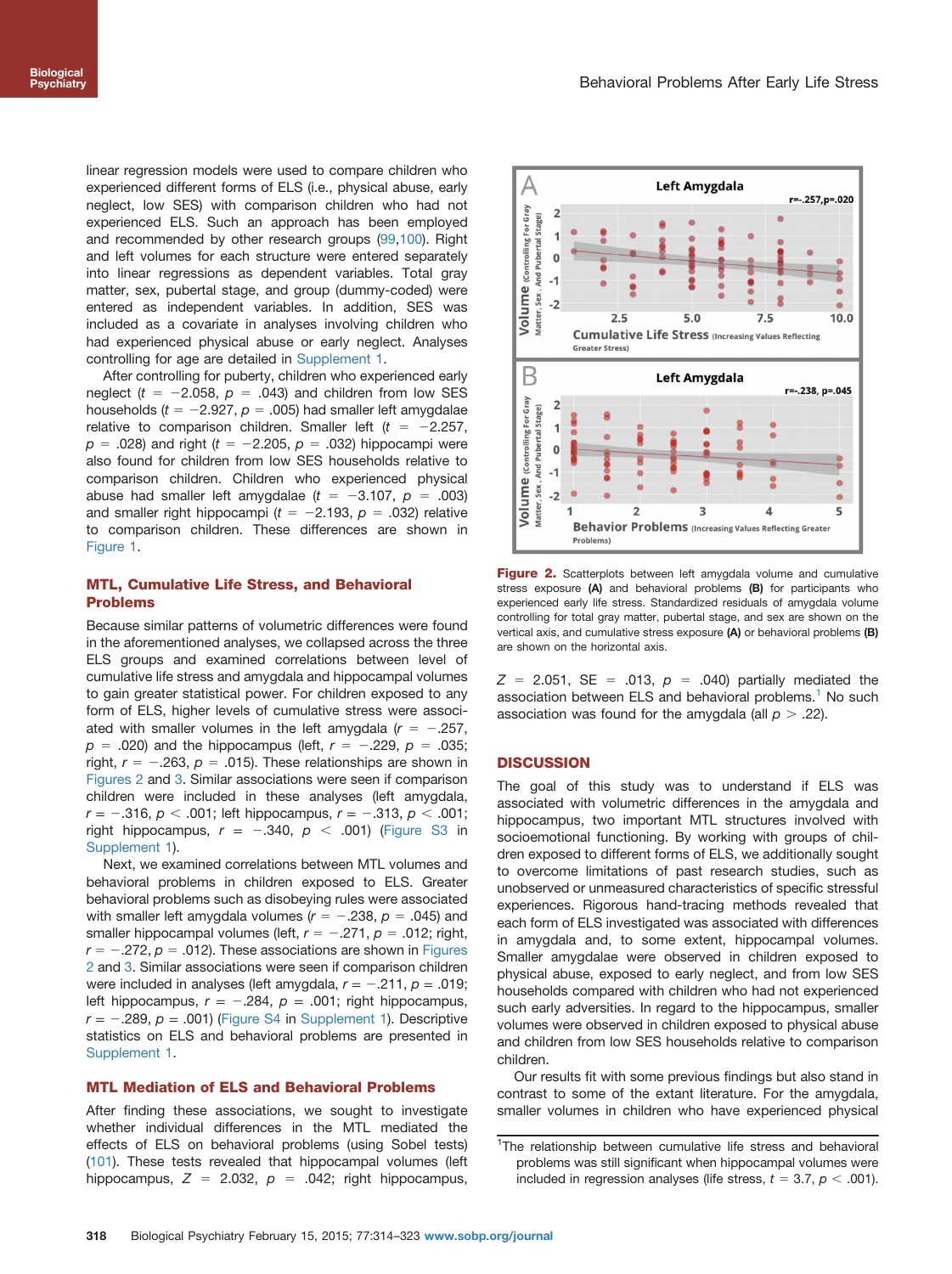<span id="page-5-0"></span>

Figure 3. Scatterplots between hippocampal volume and cumulative stress exposure (A, B) and behavioral problems (C, D) for participants who experienced early life stress. Left hippocampus (A, C) and right hippocampus (B, D) are shown. Standardized residuals of hippocampal volume controlling for total gray matter, pubertal stage, and sex are shown on the vertical axis, and cumulative stress exposure (A, B) or behavioral problems (C, D) are shown on the horizontal axis.

abuse mirror more recent results in a similar-age sample of children who experienced this ELS ([62](#page-8-0)). In regard to early neglect, our results are in contrast to previous null results and reports showing larger amygdalae in similar samples. Additionally, we found smaller amygdalae in children living in low SES households, which fits with more recent results reported by Luby et al. [\(47](#page-7-0)) but is counter to results reported by Noble et al. [\(46\)](#page-7-0). Our results for the hippocampus fit well with the extant literature. In contrast to the amygdala, hippocampal alterations after stress are typically unidirectional, with smaller volumes being commonly reported. We found smaller hippocampi in children who experienced physical abuse and children from low SES households, which fits with past reports [\(45](#page-7-0)–47). Unique to our work, we found that greater cumulative stress exposure was associated with smaller volumes in both the amygdala and the hippocampus. Smaller volumes in these structures were associated with behavioral problems. Individual differences in hippocampal volumes partially mediated the contribution of ELS to increased levels of behavioral problems.

In considering inconsistencies in past research, it should be noted that our sample had a more narrow age range and had a larger sample size than previous reports. In regard to age range, many past studies had samples that spanned from early childhood into late adolescence [e.g., 5.22–15.76 years  $(51)$ , 4.9–17.0 years  $(56)$  $(56)$  $(56)$ ]. In regard to the range of ELS in this study, the amount of some forms of ELS may be higher than past work. Tottenham et al. [\(51\)](#page-7-0) reported larger amygdalae in children who experienced early neglect; however, the children

in that sample had experienced a shorter period of caregiving neglect than our participants (placement in institution at 2.7 months of age on average with average age of adoption of 18.8 months). Differences in institutional duration is one possible explanation why larger volumes were previously noted [\(51\)](#page-7-0). In an older sample of children who experienced early neglect with periods of deprivation similar to our sample, Mehta et al. [\(50](#page-7-0)) reported results similar to ours. These investigators found a negative correlation with time spent in institutions, with children experiencing longer periods of neglect having smaller amygdalae. Additionally, the use of less rigorous quantification methods in previous research may partly be driving inconsistencies in the past literature. For example, as noted in [Supplement 1](#page-6-0), all associations with the amygdala are nonsignificant when employing automated segmentation methods.

Thinking broadly, we believe our results for the amygdala fit into a nonlinear model of amygdala alterations after ELS. Compelling data exist that ELS is associated with volumetric increases in the amygdala [\(50](#page-7-0),[51](#page-7-0)[,60,61](#page-8-0)) and increased amygdala activity [\(83](#page-8-0)–85). Preliminary data also suggest ELS is related to increased excitation and cell death ([74](#page-8-0),[75,82\)](#page-8-0). With greater stress or if examined later in development, reductions in volume are expected. We believe the smaller volumes across the multiple samples we examined provide indirect support for this latter idea. However, great caution must be used when inferring developmental patterns from crosssectional studies; only longitudinal research can truly validate such a model of amygdala development after ELS. This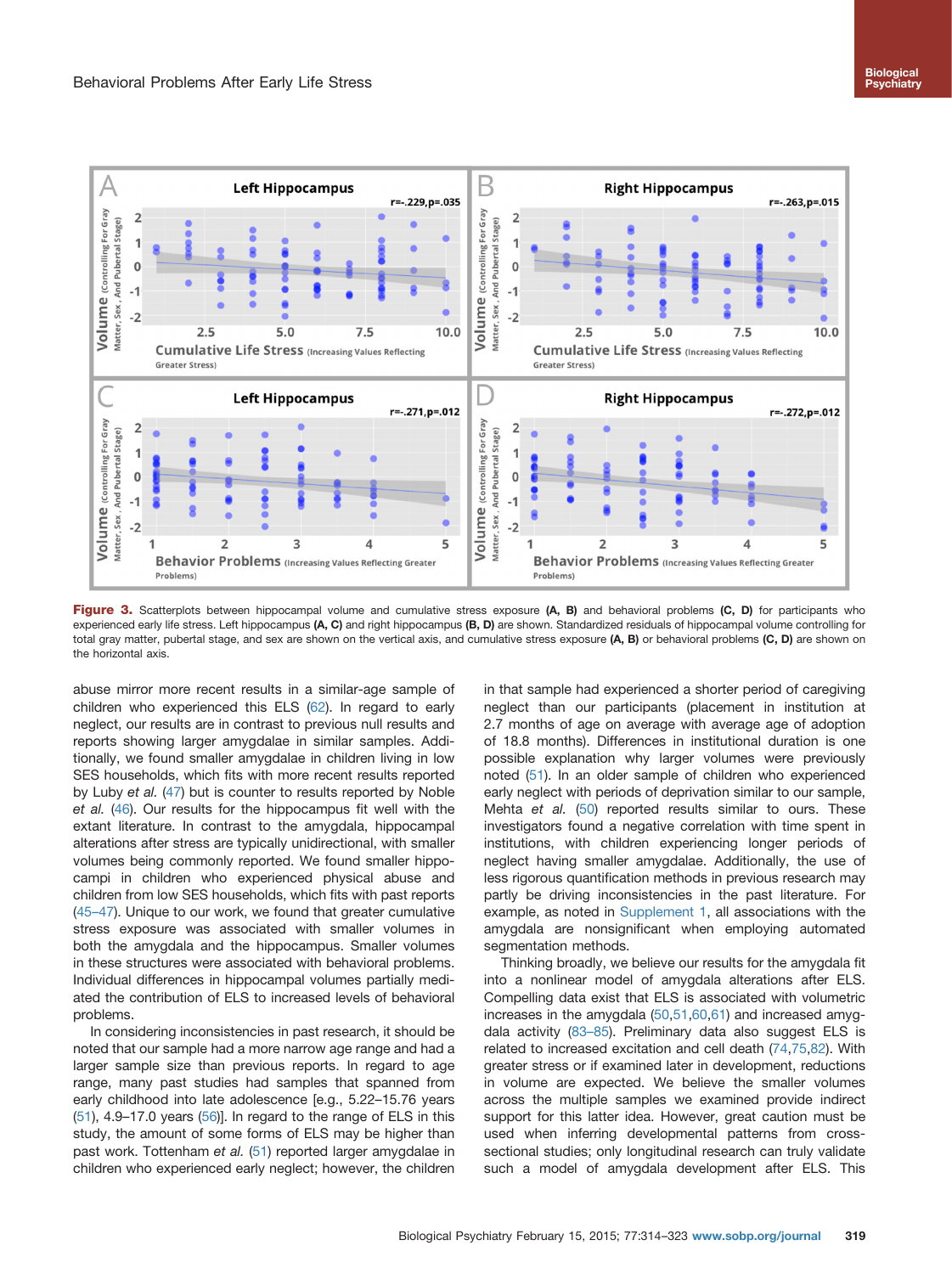<span id="page-6-0"></span>nonlinear model does have implications for cross-sectional studies that distinguish it from a model of amygdala hyperfunction. The integrated structural and functional alterations in the amygdala may help us understand individual differences in risk and resilience to behavioral problems (as well as different forms of psychopathology) seen after ELS.

The study design has potential limitations. Our data are based on a single MRI scan. It is possible that brain development is simply delayed in children who were subjected to high levels of cumulative life stress. Volumetric differences could "equalize" over time; this may be particularly true of the hippocampus, where research has demonstrated reversibility in volumetric differences if given a "stress-free" period ([60](#page-8-0)). Related to this idea, we did not find any differences in the hippocampus for children who experienced early neglect and subsequently had an enriched (and potentially less stressful) environment after adoption. In future work, we hope to assess other structural and functional properties of the amygdala and hippocampus through the use of longitudinal functional MRI and magnetic resonance spectroscopy ([102\)](#page-9-0).

In conclusion, the present study demonstrates adverse early experience is associated with structural differences in the MTL. These results are particularly important because ELS has been linked with psychopathology later in life in which this brain circuit may play a central role [\(103,104](#page-9-0)). Overall, children who experienced ELS had volumetric alterations in the amygdala and hippocampus. Individual differences in MTL structures, particularly for the hippocampus, were associated with behavioral problems. This research also has implications for basic science, by increasing understanding of how postnatal experience shapes brain and behavioral development. Stressful experiences with different onsets, severities, and chronicities all may have a similar impact on neurobiological circuitry related to behavioral problems. Further research is needed to determine if critical and sensitive periods exist for these processes.

#### ACKNOWLEDGMENTS AND DISCLOSURES

This work was supported by the National Institute of Mental Health (Grant No. MH61285 and MH68858 to SDP and Grant Nos. P50-MH84051 and MH43454 to RJD), a National Institute of Drug Abuse Fellowship (Grant No. DA028087 to JLH), and a core grant to the Waisman Center Intellectual & Developmental Disabilities Research Center from the National Institute of Child Health and Human Development (Grant No. P30-HD03352). EAS was at the University of Wisconsin-Madison at the time the data were collected, and salary support was provided by Grant No. MH077687 to EAS.

We thank Andrew Alexander, Michael Anderle, Patrick Bauer, Aaron Cohn, and Johnna Dorshorst for help with data collection and Andrew Fox, Terrence Oakes, and Nicole Strang for helpful discussions.

The authors report no biomedical financial interests or potential conflicts of interest.

#### ARTICLE INFORMATION

From the Department of Psychology (JLH, SDP, RJD), Waisman Center, University of Wisconsin-Madison, Madison, Wisconsin; Center for Investigating Healthy Minds (JLH, AAC, SMS, RJD), University of Wisconsin-Madison, Madison, Wisconsin; School of Medicine & Public Health (BMN), University of Wisconsin-Madison, Madison, Wisconsin; Departments of Neurology and Neurosurgery (MJS), University of Iowa, Iowa City, Iowa; Department of Psychology (KDR), University of Illinois at Urbana-Champaign, Champaign, Illinois; and Department of Human Development and Family Studies (EAS), Iowa State University, Ames, Iowa.

Address correspondence to Jamie Hanson, Ph.D., Laboratory of NeuroGenetics, Duke University, 417 Chapel Drive, Duke West Campus, Sociology-Psychology Building, Room 07A, Durham, NC 27710; E-mail: jlh125@duke.edu.

Received Sep 26, 2013; revised Apr 25, 2014; accepted Apr 25, 2014.

Supplementary material cited in this article is available online at http://dx.doi.org/10.1016/j.biopsych.2014.04.020.

## **REFERENCES**

- 1. [Shonkoff JP, Phillips DA, editors \(2000\): From Neurons to Neighbor](http://refhub.elsevier.com/S0006-3223(14)00351-5/sbref1)[hoods. The Science of Early Childhood Development. Washington,](http://refhub.elsevier.com/S0006-3223(14)00351-5/sbref1) [DC: National Academies Press.](http://refhub.elsevier.com/S0006-3223(14)00351-5/sbref1)
- 2. [Belfer ML \(2008\): Child and adolescent mental disorders: The](http://refhub.elsevier.com/S0006-3223(14)00351-5/sbref2) [magnitude of the problem across the globe. J Child Psychol](http://refhub.elsevier.com/S0006-3223(14)00351-5/sbref2) [Psychiatry 49:226](http://refhub.elsevier.com/S0006-3223(14)00351-5/sbref2)–236.
- 3. [Reef J, Diamantopoulou S, van Meurs I, Verhulst FC, van der Ende J](http://refhub.elsevier.com/S0006-3223(14)00351-5/sbref3) [\(2011\): Developmental trajectories of child to adolescent externalizing](http://refhub.elsevier.com/S0006-3223(14)00351-5/sbref3) [behavior and adult DSM-IV disorder: Results of a 24-year longitudinal](http://refhub.elsevier.com/S0006-3223(14)00351-5/sbref3) [study. Soc Psychiatry Psychiatr Epidemiol 46:1233](http://refhub.elsevier.com/S0006-3223(14)00351-5/sbref3)–1241.
- 4. [Scott S, Knapp M, Henderson J, Maughan B \(2001\): Financial cost of](http://refhub.elsevier.com/S0006-3223(14)00351-5/sbref4) [social exclusion: Follow up study of antisocial children into adult](http://refhub.elsevier.com/S0006-3223(14)00351-5/sbref4)[hood. BMJ 323:191.](http://refhub.elsevier.com/S0006-3223(14)00351-5/sbref4)
- 5. [Ameis SH, Ducharme S, Albaugh MD, Hudziak JJ, Botteron KN,](http://refhub.elsevier.com/S0006-3223(14)00351-5/sbref5) Lepage C, et al[. \(2014\): Cortical thickness, cortico-amygdalar net](http://refhub.elsevier.com/S0006-3223(14)00351-5/sbref5)[works, and externalizing behaviors in healthy children. Biol Psychia](http://refhub.elsevier.com/S0006-3223(14)00351-5/sbref5)[try 75:65](http://refhub.elsevier.com/S0006-3223(14)00351-5/sbref5)–72.
- 6. [Beauchaine TP, Gatzke-Kopp LM \(2012\): Instantiating the multiple](http://refhub.elsevier.com/S0006-3223(14)00351-5/sbref6) [levels of analysis perspective in a program of study on externalizing](http://refhub.elsevier.com/S0006-3223(14)00351-5/sbref6) [behavior. Dev Psychopathol 24:1003](http://refhub.elsevier.com/S0006-3223(14)00351-5/sbref6)–1018.
- 7. [Levy F \(2010\): Internalizing versus externalizing comorbidity: Neural](http://refhub.elsevier.com/S0006-3223(14)00351-5/sbref7) [circuit hypothesis. Aust N Z J Psychiatry 44:399](http://refhub.elsevier.com/S0006-3223(14)00351-5/sbref7)–409.
- 8. [Patrick CJ, Durbin CE, Moser JS \(2012\): Reconceptualizing antisocial](http://refhub.elsevier.com/S0006-3223(14)00351-5/sbref8) [deviance in neurobehavioral terms. Dev Psychopathol 24:1047](http://refhub.elsevier.com/S0006-3223(14)00351-5/sbref8)–1071.
- 9. [Fergusson DM, Horwood LJ \(2003\): Resilience to childhood adver](http://refhub.elsevier.com/S0006-3223(14)00351-5/sbref9)[sity. Results of a 21-year study. In: Luthar, editor. Resilience and](http://refhub.elsevier.com/S0006-3223(14)00351-5/sbref9) [Vulnerability: Adaptation in the Context of Childhood Adversities.](http://refhub.elsevier.com/S0006-3223(14)00351-5/sbref9) [New York: Cambridge University Press, 130](http://refhub.elsevier.com/S0006-3223(14)00351-5/sbref9)–155.
- 10. [Hicks BM, South SC, DiRago AC, Iacono WG, McGue M \(2009\):](http://refhub.elsevier.com/S0006-3223(14)00351-5/sbref10) [Environmental adversity and increasing genetic risk for externalizing](http://refhub.elsevier.com/S0006-3223(14)00351-5/sbref10) [disorders. Arch Gen Psychiatry 66:640](http://refhub.elsevier.com/S0006-3223(14)00351-5/sbref10)–648.
- 11. Jaffee SR, Caspi A, Moffi[tt TE, Taylor A \(2004\): Physical maltreat](http://refhub.elsevier.com/S0006-3223(14)00351-5/sbref11)[ment victim to antisocial child: Evidence of an environmentally](http://refhub.elsevier.com/S0006-3223(14)00351-5/sbref11) [mediated process. J Abnorm Psychol 113:44](http://refhub.elsevier.com/S0006-3223(14)00351-5/sbref11)–55.
- 12. Jaffee SR, Caspi A, Moffi[tt TE, Polo-Tomás M, Taylor A \(2007\):](http://refhub.elsevier.com/S0006-3223(14)00351-5/sbref12) [Individual, family, and neighborhood factors distinguish resilient from](http://refhub.elsevier.com/S0006-3223(14)00351-5/sbref12) [non-resilient maltreated children: A cumulative stressors model.](http://refhub.elsevier.com/S0006-3223(14)00351-5/sbref12) [Child Abuse Neglect 31:231](http://refhub.elsevier.com/S0006-3223(14)00351-5/sbref12)–253.
- 13. [Lansford JE, Dodge KA, Pettit GS, Bates JE, Crozier J, Kaplow J](http://refhub.elsevier.com/S0006-3223(14)00351-5/sbref13) [\(2002\): A 12-year prospective study of the long-term effects of early](http://refhub.elsevier.com/S0006-3223(14)00351-5/sbref13) [child physical maltreatment on psychological, behavioral, and](http://refhub.elsevier.com/S0006-3223(14)00351-5/sbref13) [academic problems in adolescence. Arch Pediatr Adolesc Med 156:](http://refhub.elsevier.com/S0006-3223(14)00351-5/sbref13) 824–[830.](http://refhub.elsevier.com/S0006-3223(14)00351-5/sbref13)
- 14. [Lansford JE, Miller-Johnson S, Berlin LJ, Dodge KA, Bates JE, Pettit](http://refhub.elsevier.com/S0006-3223(14)00351-5/sbref14) [GS \(2007\): Early physical abuse and later violent delinquency.](http://refhub.elsevier.com/S0006-3223(14)00351-5/sbref14) [A prospective longitudinal study. Child Maltreatment 12:233](http://refhub.elsevier.com/S0006-3223(14)00351-5/sbref14)–245.
- 15. [Hawk B, McCall RB \(2010\): CBCL behavior problems of post](http://refhub.elsevier.com/S0006-3223(14)00351-5/sbref15)[institutionalized international adoptees. Clin Child Fam Psychol](http://refhub.elsevier.com/S0006-3223(14)00351-5/sbref15) [Rev 13:199](http://refhub.elsevier.com/S0006-3223(14)00351-5/sbref15)–211.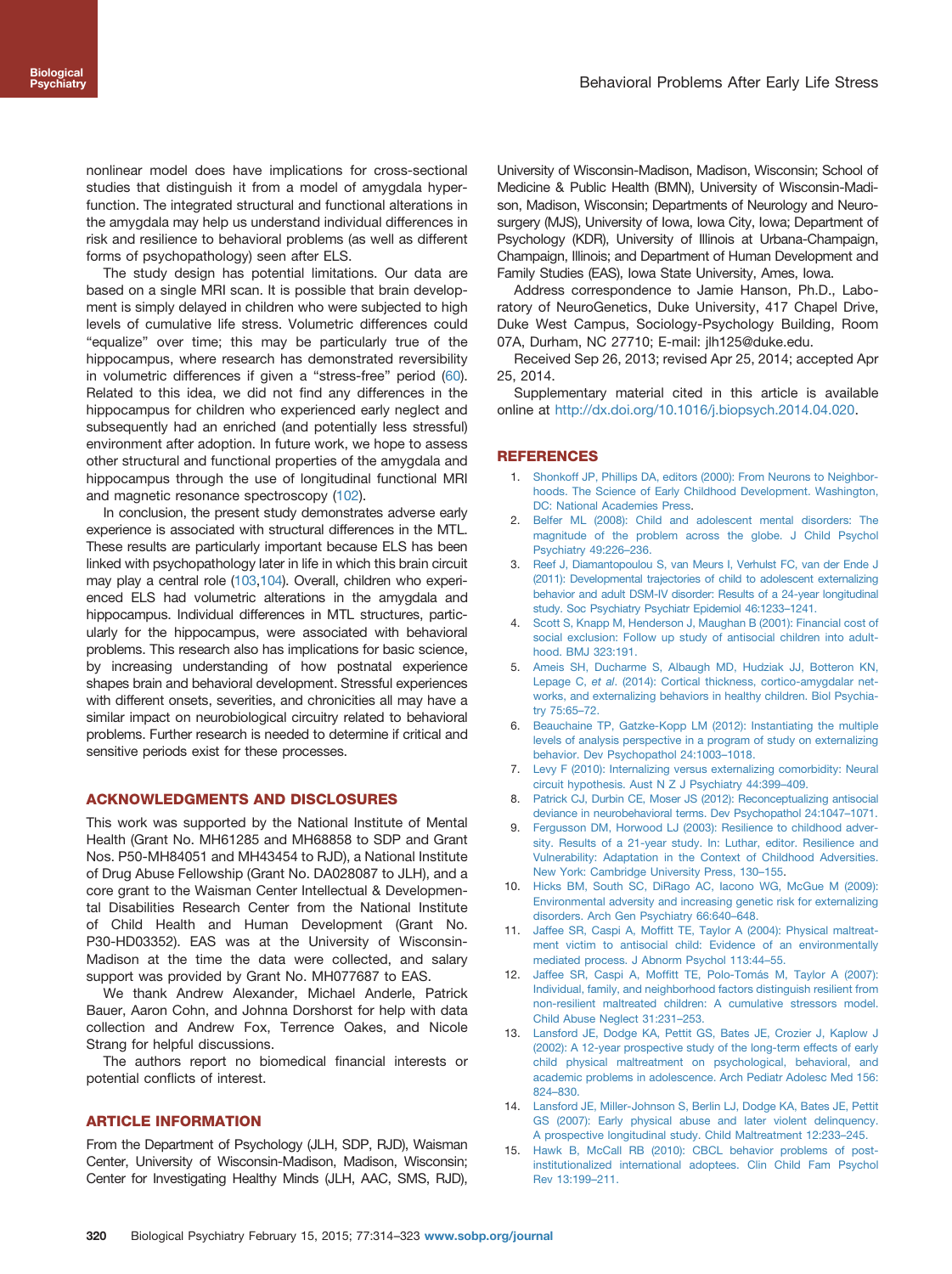- <span id="page-7-0"></span>16. [Merz EC, McCall RB \(2010\): Behavior problems in children adopted](http://refhub.elsevier.com/S0006-3223(14)00351-5/sbref16) [from psychosocially depriving institutions. J Abnorm Child Psychol](http://refhub.elsevier.com/S0006-3223(14)00351-5/sbref16) [38:459](http://refhub.elsevier.com/S0006-3223(14)00351-5/sbref16)–470.
- 17. [Wiik KL, Loman MM, Van Ryzin MJ, Armstrong JM, Essex MJ, Pollak](http://refhub.elsevier.com/S0006-3223(14)00351-5/sbref17) [SD, Gunnar MR \(2010\): Behavioral and emotional symptoms of post](http://refhub.elsevier.com/S0006-3223(14)00351-5/sbref17)[institutionalized children in middle childhood. J Child Psychol](http://refhub.elsevier.com/S0006-3223(14)00351-5/sbref17) [Psychiatry 52:56](http://refhub.elsevier.com/S0006-3223(14)00351-5/sbref17)–63.
- 18. [Bradley RH, Corwyn RF \(2002\): Socioeconomic status and child](http://refhub.elsevier.com/S0006-3223(14)00351-5/sbref18) [development. Annu Rev Psychol 53:371](http://refhub.elsevier.com/S0006-3223(14)00351-5/sbref18)–399.
- 19. [Brooks-Gunn J, Duncan GJ \(1997\): The effects of poverty on](http://refhub.elsevier.com/S0006-3223(14)00351-5/sbref19) [children. The Future of Children 7:55](http://refhub.elsevier.com/S0006-3223(14)00351-5/sbref19)–71.
- 20. [McLoyd VC \(1998\): Socioeconomic disadvantage and child develop](http://refhub.elsevier.com/S0006-3223(14)00351-5/sbref20)[ment. Am Psychol 53:185](http://refhub.elsevier.com/S0006-3223(14)00351-5/sbref20)–204.
- 21. [Barnow S, Schuckit MA, Lucht M, John U, Freyberger HJ \(2002\): The](http://refhub.elsevier.com/S0006-3223(14)00351-5/sbref21) [importance of a positive family history of alcoholism, parental](http://refhub.elsevier.com/S0006-3223(14)00351-5/sbref21) [rejection and emotional warmth, behavioral problems and peer](http://refhub.elsevier.com/S0006-3223(14)00351-5/sbref21) [substance use for alcohol problems in teenagers: A path analysis.](http://refhub.elsevier.com/S0006-3223(14)00351-5/sbref21) [J Stud Alcohol Drugs 63:305](http://refhub.elsevier.com/S0006-3223(14)00351-5/sbref21)–315.
- 22. [Briggs-Gowan MJ, Carter AS, Clark R, Augustyn M, McCarthy KJ,](http://refhub.elsevier.com/S0006-3223(14)00351-5/sbref22) [Ford JD \(2010\): Exposure to potentially traumatic events in early](http://refhub.elsevier.com/S0006-3223(14)00351-5/sbref22) [childhood: Differential links to emergent psychopathology. J Child](http://refhub.elsevier.com/S0006-3223(14)00351-5/sbref22) [Psychol Psychiatry 51:1132](http://refhub.elsevier.com/S0006-3223(14)00351-5/sbref22)–1140.
- 23. [Essex MJ, Shirtcliff EA, Burk LR, Ruttle PL, Klein MH, Slattery MJ,](http://refhub.elsevier.com/S0006-3223(14)00351-5/sbref23) et al. (2011): Infl[uence of early life stress on later hypothalamic](http://refhub.elsevier.com/S0006-3223(14)00351-5/sbref23)[pituitary-adrenal axis functioning and its covariation with mental](http://refhub.elsevier.com/S0006-3223(14)00351-5/sbref23) [health symptoms: A study of the allostatic process from childhood](http://refhub.elsevier.com/S0006-3223(14)00351-5/sbref23) [into adolescence. Dev Psychopathol 23:1039](http://refhub.elsevier.com/S0006-3223(14)00351-5/sbref23)–1058.
- 24. [Lovallo WR, Farag NH, Sorocco KH, Cohoon AJ, Vincent AS \(2012\):](http://refhub.elsevier.com/S0006-3223(14)00351-5/sbref24) [Lifetime adversity leads to blunted stress axis reactivity: Studies](http://refhub.elsevier.com/S0006-3223(14)00351-5/sbref24) [from the Oklahoma Family Health Patterns Project. Biol Psychiatry](http://refhub.elsevier.com/S0006-3223(14)00351-5/sbref24) [71:344](http://refhub.elsevier.com/S0006-3223(14)00351-5/sbref24)–349.
- 25. [Maughan B, McCarthy G \(1997\): Childhood adversities and psycho](http://refhub.elsevier.com/S0006-3223(14)00351-5/sbref25)[social disorders. Br Med Bull 53:156](http://refhub.elsevier.com/S0006-3223(14)00351-5/sbref25)–169.
- 26. [Pechtel P, Pizzagalli DA \(2011\): Effects of early life stress on](http://refhub.elsevier.com/S0006-3223(14)00351-5/sbref26) [cognitive and affective function: An integrated review of human](http://refhub.elsevier.com/S0006-3223(14)00351-5/sbref26) [literature. Psychopharmacology 214:55](http://refhub.elsevier.com/S0006-3223(14)00351-5/sbref26)–70.
- 27. [Arnsten AF \(2009\): Stress signalling pathways that impair prefrontal](http://refhub.elsevier.com/S0006-3223(14)00351-5/sbref27) [cortex structure and function. Nat Rev Neurosci 10:410](http://refhub.elsevier.com/S0006-3223(14)00351-5/sbref27)–422.
- 28. [Lupien SJ, McEwen BS, Gunnar MR, Heim C \(2009\): Effects of](http://refhub.elsevier.com/S0006-3223(14)00351-5/sbref28) [stress throughout the lifespan on the brain, behaviour and cognition.](http://refhub.elsevier.com/S0006-3223(14)00351-5/sbref28) [Nat Rev Neurosci 10:434](http://refhub.elsevier.com/S0006-3223(14)00351-5/sbref28)–445.
- 29. [Karl A, Schaefer M, Malta LS, Dörfel D, Rohleder N, Werner A \(2006\):](http://refhub.elsevier.com/S0006-3223(14)00351-5/sbref29) [A meta-analysis of structural brain abnormalities in PTSD. Neurosci](http://refhub.elsevier.com/S0006-3223(14)00351-5/sbref29) [Biobehav Rev 30:1004](http://refhub.elsevier.com/S0006-3223(14)00351-5/sbref29)–1031.
- 30. [Woon FL, Hedges DW \(2008\): Hippocampal and amygdala volumes](http://refhub.elsevier.com/S0006-3223(14)00351-5/sbref30) [in children and adults with childhood maltreatment-related](http://refhub.elsevier.com/S0006-3223(14)00351-5/sbref30) [posttraumatic stress disorder. A meta-analysis. Hippocampus 18:](http://refhub.elsevier.com/S0006-3223(14)00351-5/sbref30) 729–[736.](http://refhub.elsevier.com/S0006-3223(14)00351-5/sbref30)
- 31. [Drake B, Pandey S \(1996\): Understanding the relationship between](http://refhub.elsevier.com/S0006-3223(14)00351-5/sbref31) [neighborhood poverty and speci](http://refhub.elsevier.com/S0006-3223(14)00351-5/sbref31)fic types of child maltreatment. [Child Abuse Neglect 20:1003](http://refhub.elsevier.com/S0006-3223(14)00351-5/sbref31)–1018.
- 32. [Hellerstedt WL, Madsen NJ, Gunnar MR, Grotevant HD, Lee RM,](http://refhub.elsevier.com/S0006-3223(14)00351-5/sbref32) [Johnson DE \(2008\): The international adoption project: Population](http://refhub.elsevier.com/S0006-3223(14)00351-5/sbref32)[based surveillance of Minnesota parents who adopted children](http://refhub.elsevier.com/S0006-3223(14)00351-5/sbref32) [internationally. Matern Child Health J 12:162](http://refhub.elsevier.com/S0006-3223(14)00351-5/sbref32)–171.
- 33. [Rutter M \(1998\): Developmental catch-up, and de](http://refhub.elsevier.com/S0006-3223(14)00351-5/sbref33)ficit, following [adoption after severe global early privation. J Child Psychol Psy](http://refhub.elsevier.com/S0006-3223(14)00351-5/sbref33)[chiatry 39:465](http://refhub.elsevier.com/S0006-3223(14)00351-5/sbref33)–476.
- 34. [Bousha DM, Twentyman CT \(1984\): Mother-child interactional style](http://refhub.elsevier.com/S0006-3223(14)00351-5/sbref34) [in abuse, neglect, and control groups. Naturalistic observations in](http://refhub.elsevier.com/S0006-3223(14)00351-5/sbref34) [the home. J Abnorm Psychol 93:106](http://refhub.elsevier.com/S0006-3223(14)00351-5/sbref34)–114.
- 35. [Jacobson L, Sapolsky R \(1991\): The role of the hippocampus in](http://refhub.elsevier.com/S0006-3223(14)00351-5/sbref35) [feedback regulation of the hypothalamic-pituitary-adrenocortical](http://refhub.elsevier.com/S0006-3223(14)00351-5/sbref35) [axis. Endocr Rev 12:118](http://refhub.elsevier.com/S0006-3223(14)00351-5/sbref35)–134.
- 36. [Jarrard LE \(1993\): On the role of the hippocampus in learning and](http://refhub.elsevier.com/S0006-3223(14)00351-5/sbref36) [memory in the rat. Behav Neural Biol 60:9](http://refhub.elsevier.com/S0006-3223(14)00351-5/sbref36)–26.
- 37. [Adolphs R, Tranel D, Damasio H, Damasio AR \(1995\): Fear and the](http://refhub.elsevier.com/S0006-3223(14)00351-5/sbref37) [human amygdala. J Neurosci 15:5879](http://refhub.elsevier.com/S0006-3223(14)00351-5/sbref37)–5891.
- 38. [Aggleton JP, Young AW \(2000\): The enigma of the amygdala. On its](http://refhub.elsevier.com/S0006-3223(14)00351-5/sbref38) [contribution to human emotion. In: Lane RD, Nadel L, editors. Series](http://refhub.elsevier.com/S0006-3223(14)00351-5/sbref38) [in Affective Science. New York: Oxford University Press, 106](http://refhub.elsevier.com/S0006-3223(14)00351-5/sbref38)–128.
- 39. [Tottenham N, Sheridan MA \(2009\): A review of adversity, the](http://refhub.elsevier.com/S0006-3223(14)00351-5/sbref39) [amygdala and the hippocampus: A consideration of developmental](http://refhub.elsevier.com/S0006-3223(14)00351-5/sbref39) [timing. Front Hum Neurosci 3:68.](http://refhub.elsevier.com/S0006-3223(14)00351-5/sbref39)
- 40. [Conrad CD, Magariños AM, LeDoux JE, McEwen BS \(1999\):](http://refhub.elsevier.com/S0006-3223(14)00351-5/sbref40) [Repeated restraint stress facilitates fear conditioning independently](http://refhub.elsevier.com/S0006-3223(14)00351-5/sbref40) [of causing hippocampal CA3 dendritic atrophy. Behav Neurosci 113:](http://refhub.elsevier.com/S0006-3223(14)00351-5/sbref40) 902–[913.](http://refhub.elsevier.com/S0006-3223(14)00351-5/sbref40)
- 41. Lambert KG, Buckelew SK, Staffi[so-Sandoz G, Gaffga S, Carpenter](http://refhub.elsevier.com/S0006-3223(14)00351-5/sbref41) [W, Fisher J, Kinsley CH \(1998\): Activity-stress induces atrophy of](http://refhub.elsevier.com/S0006-3223(14)00351-5/sbref41) [apical dendrites of hippocampal pyramidal neurons in male rats.](http://refhub.elsevier.com/S0006-3223(14)00351-5/sbref41) [Physiol Behav 65:43](http://refhub.elsevier.com/S0006-3223(14)00351-5/sbref41)–49.
- 42. [Magarinos AM, McEwen BS \(1995\): Stress-induced atrophy of apical](http://refhub.elsevier.com/S0006-3223(14)00351-5/sbref42) [dendrites of hippocampal CA3c neurons: Involvement of glucocorti](http://refhub.elsevier.com/S0006-3223(14)00351-5/sbref42)[coid secretion and excitatory amino acid receptors. Neuroscience](http://refhub.elsevier.com/S0006-3223(14)00351-5/sbref42) [69:89](http://refhub.elsevier.com/S0006-3223(14)00351-5/sbref42)–98.
- 43. [Andersen SL, Tomada A, Vincow ES, Valente E, Polcari A, Teicher](http://refhub.elsevier.com/S0006-3223(14)00351-5/sbref43) [MH \(2008\): Preliminary evidence for sensitive periods in the effect of](http://refhub.elsevier.com/S0006-3223(14)00351-5/sbref43) [childhood sexual abuse on regional brain development. J Neuro](http://refhub.elsevier.com/S0006-3223(14)00351-5/sbref43)[psychiatry Clin Neurosci 20:292](http://refhub.elsevier.com/S0006-3223(14)00351-5/sbref43)–301.
- 44. [Teicher MH, Anderson CM, Polcari A \(2012\): Childhood maltreat](http://refhub.elsevier.com/S0006-3223(14)00351-5/sbref44)[ment is associated with reduced volume in the hippocampal sub](http://refhub.elsevier.com/S0006-3223(14)00351-5/sbref44)fi[elds CA3, dentate gyrus, and subiculum. Proc Natl Acad Sci U S A](http://refhub.elsevier.com/S0006-3223(14)00351-5/sbref44) [109:E563](http://refhub.elsevier.com/S0006-3223(14)00351-5/sbref44)–E572.
- 45. [Hanson JL, Chandra A, Wolfe BL, Pollak SD \(2011\): Association](http://refhub.elsevier.com/S0006-3223(14)00351-5/sbref45) [between income and the hippocampus. PLoS One 6:e18712.](http://refhub.elsevier.com/S0006-3223(14)00351-5/sbref45)
- 46. [Noble KG, Houston SM, Kan E, Sowell ER \(2012\): Neural correlates](http://refhub.elsevier.com/S0006-3223(14)00351-5/sbref46) [of socioeconomic status in the developing human brain. Dev Sci 15:](http://refhub.elsevier.com/S0006-3223(14)00351-5/sbref46) 516–[527.](http://refhub.elsevier.com/S0006-3223(14)00351-5/sbref46)
- 47. [Luby J, Belden A, Botteron K, Marrus N, Harms MP, Babb C,](http://refhub.elsevier.com/S0006-3223(14)00351-5/sbref47) et al. [\(2013\): The effects of poverty on childhood brain development. The](http://refhub.elsevier.com/S0006-3223(14)00351-5/sbref47) [mediating effect of caregiving and stressful life events. JAMA Pediatr](http://refhub.elsevier.com/S0006-3223(14)00351-5/sbref47) [167:1135](http://refhub.elsevier.com/S0006-3223(14)00351-5/sbref47)–1142.
- 48. [Rao U, Chen L-A, Bidesi AS, Shad MU, Thomas MA, Hammen CL](http://refhub.elsevier.com/S0006-3223(14)00351-5/sbref48) [\(2010\): Hippocampal changes associated with early-life adversity](http://refhub.elsevier.com/S0006-3223(14)00351-5/sbref48) [and vulnerability to depression. Biol Psychiatry 67:357](http://refhub.elsevier.com/S0006-3223(14)00351-5/sbref48)–364.
- 49. [Spinelli S, Chefer S, Suomi SJ, Higley JD, Barr CS, Stein E \(2009\):](http://refhub.elsevier.com/S0006-3223(14)00351-5/sbref49) [Early-life stress induces long-term morphologic changes in primate](http://refhub.elsevier.com/S0006-3223(14)00351-5/sbref49) [brain. Arch Gen Psychiatry 66:658](http://refhub.elsevier.com/S0006-3223(14)00351-5/sbref49)–665.
- 50. [Mehta MA, Golembo NI, Nosarti C, Colvert E, Mota A, Williams SCR,](http://refhub.elsevier.com/S0006-3223(14)00351-5/sbref50) et al[. \(2009\): Amygdala, hippocampal and corpus callosum size](http://refhub.elsevier.com/S0006-3223(14)00351-5/sbref50) [following severe early institutional deprivation. The English and](http://refhub.elsevier.com/S0006-3223(14)00351-5/sbref50) [Romanian Adoptees Study Pilot. J Child Psychol Psychiatry 50:](http://refhub.elsevier.com/S0006-3223(14)00351-5/sbref50) 943–[951.](http://refhub.elsevier.com/S0006-3223(14)00351-5/sbref50)
- 51. [Tottenham N, Hare TA, Quinn BT, McCarry TW, Nurse M, Gilhooly T,](http://refhub.elsevier.com/S0006-3223(14)00351-5/sbref51) et al[. \(2010\): Prolonged institutional rearing is associated with](http://refhub.elsevier.com/S0006-3223(14)00351-5/sbref51) [atypically large amygdala volume and dif](http://refhub.elsevier.com/S0006-3223(14)00351-5/sbref51)ficulties in emotion regu[lation. Dev Sci 13:46](http://refhub.elsevier.com/S0006-3223(14)00351-5/sbref51)–61.
- 52. [Sheridan MA, Fox NA, Zeanah CH, McLaughlin KA, Nelson CA](http://refhub.elsevier.com/S0006-3223(14)00351-5/sbref52) [\(2012\): Variation in neural development as a result of exposure to](http://refhub.elsevier.com/S0006-3223(14)00351-5/sbref52) [institutionalization early in childhood. Proc Natl Acad Sci U S A 109:](http://refhub.elsevier.com/S0006-3223(14)00351-5/sbref52) 12927–[12932.](http://refhub.elsevier.com/S0006-3223(14)00351-5/sbref52)
- 53. McLaughlin KA, Sheridan MA, Winter W, Fox NA, Zeanah CH, Nelson CA (2013): Widespread reductions in cortical thickness following severe early-life deprivation. A neurodevelopmental pathway to attention-deficit/hyperactivity disorder [published online ahead of print Oct 3]. Biol Psychiatry. [doi:10.1016/j.biopsych.2013.](dx.doi.org/doi:10.1016/j.biopsych.2013.08.016) [08.016](dx.doi.org/doi:10.1016/j.biopsych.2013.08.016).
- 54. [Carrion VG, Weems CF, Eliez S, Patwardhan A, Brown W, Ray RD,](http://refhub.elsevier.com/S0006-3223(14)00351-5/sbref54) [Reiss AL \(2001\): Attenuation of frontal asymmetry in pediatric](http://refhub.elsevier.com/S0006-3223(14)00351-5/sbref54) [posttraumatic stress disorder. Biol Psychiatry 50:943](http://refhub.elsevier.com/S0006-3223(14)00351-5/sbref54)–951.
- 55. [De Bellis MD, Keshavan MS, Clark DB, Casey BJ, Giedd JN, Boring](http://refhub.elsevier.com/S0006-3223(14)00351-5/sbref55) AM, et al[. \(1999\): A.E. Bennett Research Award. Developmental](http://refhub.elsevier.com/S0006-3223(14)00351-5/sbref55) [traumatology. Part II. Brain development. Biol Psychiatry 45:1271](http://refhub.elsevier.com/S0006-3223(14)00351-5/sbref55)–1284.
- 56. De Bellis MD, Keshavan MS, Shiffl[ett H, Iyengar S, Beers SR, Hall J,](http://refhub.elsevier.com/S0006-3223(14)00351-5/sbref56) [Moritz G \(2002\): Brain structures in pediatric maltreatment-related](http://refhub.elsevier.com/S0006-3223(14)00351-5/sbref56)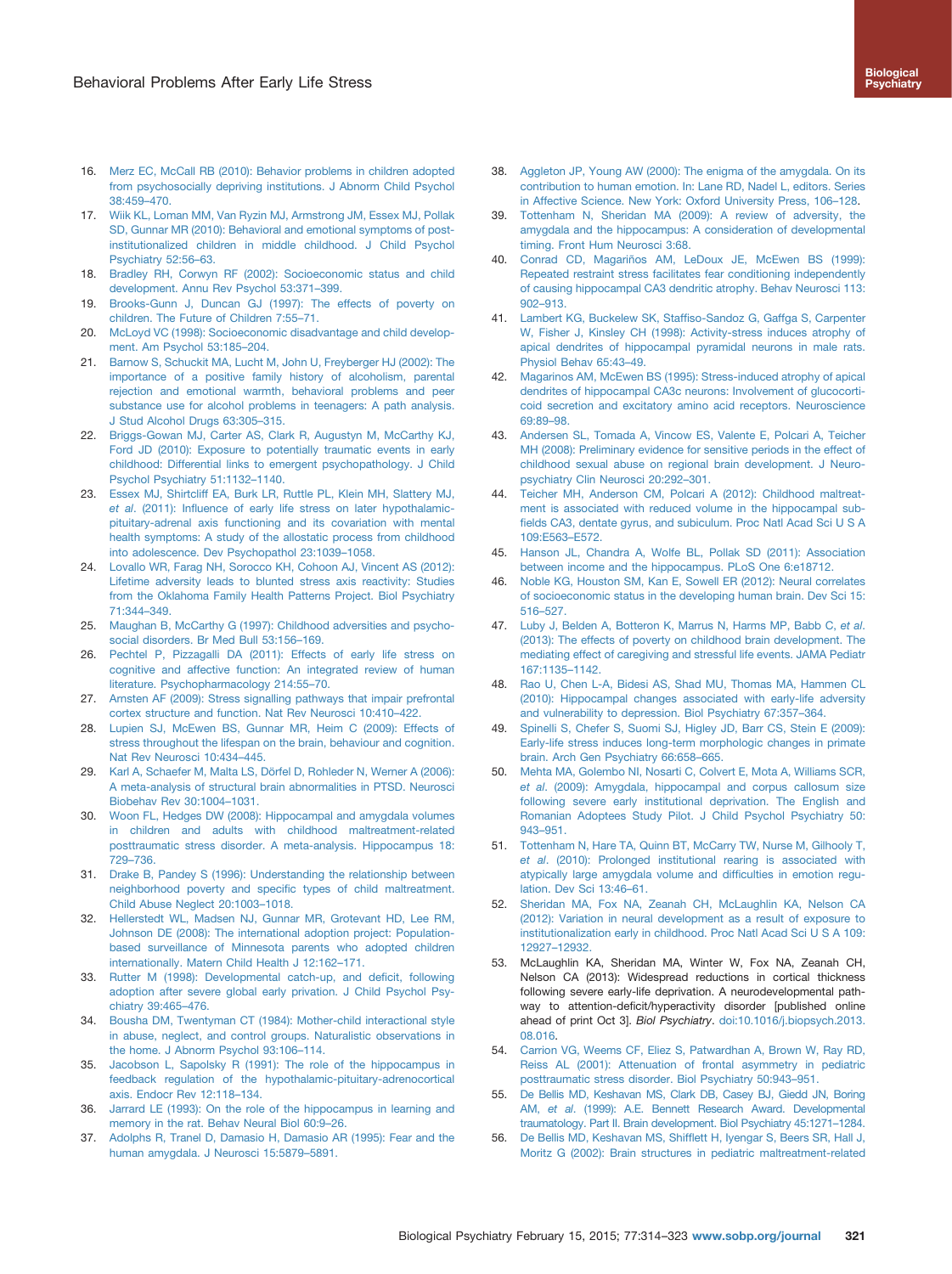<span id="page-8-0"></span>[posttraumatic stress disorder: A sociodemographically matched](http://refhub.elsevier.com/S0006-3223(14)00351-5/sbref56) [study. Biol Psychiatry 52:1066](http://refhub.elsevier.com/S0006-3223(14)00351-5/sbref56)–1078.

- 57. [De Bellis MD, Hall J, Boring AM, Frustaci K, Moritz G \(2001\): A pilot](http://refhub.elsevier.com/S0006-3223(14)00351-5/sbref57) [longitudinal study of hippocampal volumes in pediatric mal](http://refhub.elsevier.com/S0006-3223(14)00351-5/sbref57)[treatment-related posttraumatic stress disorder. Biol Psychiatry 50:](http://refhub.elsevier.com/S0006-3223(14)00351-5/sbref57) 305–[309.](http://refhub.elsevier.com/S0006-3223(14)00351-5/sbref57)
- 58. [Mitra R, Jadhav S, McEwen BS, Vyas A, Chattarji S \(2005\): Stress](http://refhub.elsevier.com/S0006-3223(14)00351-5/sbref58) [duration modulates the spatiotemporal patterns of spine formation in](http://refhub.elsevier.com/S0006-3223(14)00351-5/sbref58) [the basolateral amygdala. Proc Natl Acad Sci U S A 102:9371](http://refhub.elsevier.com/S0006-3223(14)00351-5/sbref58)–9376.
- 59. [Padival MA, Blume SR, Rosenkranz JA \(2013\): Repeated restraint](http://refhub.elsevier.com/S0006-3223(14)00351-5/sbref59) [stress exerts different impact on structure of neurons in the lateral](http://refhub.elsevier.com/S0006-3223(14)00351-5/sbref59) [and basal nuclei of the amygdala. Neuroscience 246:230](http://refhub.elsevier.com/S0006-3223(14)00351-5/sbref59)–242.
- 60. [Vyas A, Mitra R, Shankaranarayana Rao BS, Chattarji S \(2002\):](http://refhub.elsevier.com/S0006-3223(14)00351-5/sbref60) [Chronic stress induces contrasting patterns of dendritic remodeling](http://refhub.elsevier.com/S0006-3223(14)00351-5/sbref60) [in hippocampal and amygdaloid neurons. J Neurosci 22:6810](http://refhub.elsevier.com/S0006-3223(14)00351-5/sbref60)–6818.
- 61. [Vyas A, Jadhav S, Chattarji S \(2006\): Prolonged behavioral stress](http://refhub.elsevier.com/S0006-3223(14)00351-5/sbref61) [enhances synaptic connectivity in the basolateral amygdala. Neuro](http://refhub.elsevier.com/S0006-3223(14)00351-5/sbref61)[science 143:387](http://refhub.elsevier.com/S0006-3223(14)00351-5/sbref61)–393.
- 62. [Edmiston EE, Wang F, Mazure CM, Guiney J, Sinha R, Mayes LC,](http://refhub.elsevier.com/S0006-3223(14)00351-5/sbref62) [Blumberg HP \(2011\): Corticostriatal-limbic gray matter morphology](http://refhub.elsevier.com/S0006-3223(14)00351-5/sbref62) [in adolescents with self-reported exposure to childhood maltreat](http://refhub.elsevier.com/S0006-3223(14)00351-5/sbref62)[ment. Arch Pediatr Adolesc Med 165:1069](http://refhub.elsevier.com/S0006-3223(14)00351-5/sbref62)–1077.
- 63. [Østby Y, Tamnes CK, Fjell AM, Westlye LT, Due-Tønnessen P,](http://refhub.elsevier.com/S0006-3223(14)00351-5/sbref63) [Walhovd KB \(2009\): Heterogeneity in subcortical brain development:](http://refhub.elsevier.com/S0006-3223(14)00351-5/sbref63) [A structural magnetic resonance imaging study of brain maturation](http://refhub.elsevier.com/S0006-3223(14)00351-5/sbref63) [from 8 to 30 years. J Neurosci 29:11772](http://refhub.elsevier.com/S0006-3223(14)00351-5/sbref63)–11782.
- 64. [Goddings AL, Mills KL, Clasen LS, Giedd JN, Viner RM, Blakemore](http://refhub.elsevier.com/S0006-3223(14)00351-5/sbref64) SJ (2014): The infl[uence of puberty on subcortical brain develop](http://refhub.elsevier.com/S0006-3223(14)00351-5/sbref64)[ment. Neuroimage 88:242](http://refhub.elsevier.com/S0006-3223(14)00351-5/sbref64)–251.
- 65. [Brierley B, Shaw P, David AS \(2002\): The human amygdala: A](http://refhub.elsevier.com/S0006-3223(14)00351-5/sbref65) [systematic review and meta-analysis of volumetric magnetic reso](http://refhub.elsevier.com/S0006-3223(14)00351-5/sbref65)[nance imaging. Brain Res Brain Res Rev 39:84](http://refhub.elsevier.com/S0006-3223(14)00351-5/sbref65)–105.
- 66. [Teipel SJ, Ewers M, Wolf S, Jessen F, Kölsch H, Arlt S,](http://refhub.elsevier.com/S0006-3223(14)00351-5/sbref66) et al. (2010): [Multicentre variability of MRI-based medial temporal lobe volumetry](http://refhub.elsevier.com/S0006-3223(14)00351-5/sbref66) in Alzheimer'[s disease. Psychiatry Res Neuroimaging 182:244](http://refhub.elsevier.com/S0006-3223(14)00351-5/sbref66)–250.
- 67. [Hanson JL, Suh JW, Nacewicz BM, Sutterer MJ, Cayo AA, Stodola](http://refhub.elsevier.com/S0006-3223(14)00351-5/sbref67) DE, et al[. \(2012\): Robust automated amygdala segmentation via](http://refhub.elsevier.com/S0006-3223(14)00351-5/sbref67) [multi-atlas diffeomorphic registration. Front Neurosci 6:166.](http://refhub.elsevier.com/S0006-3223(14)00351-5/sbref67)
- 68. [Morey RA, Petty CM, Xu Y, Hayes JP, Ii HRW, Lewis DV,](http://refhub.elsevier.com/S0006-3223(14)00351-5/sbref68) et al. [\(2009\): A comparison of automated segmentation and manual](http://refhub.elsevier.com/S0006-3223(14)00351-5/sbref68) [tracing for quantifying hippocampal and amygdala volumes. Neuro](http://refhub.elsevier.com/S0006-3223(14)00351-5/sbref68)[image 45:855](http://refhub.elsevier.com/S0006-3223(14)00351-5/sbref68)–866.
- 69. [Dewey J, Hana G, Russell T, Price J, McCaffrey D, Harezlak J,](http://refhub.elsevier.com/S0006-3223(14)00351-5/sbref69) et al. [\(2010\): Reliability and validity of MRI-based automated volumetry](http://refhub.elsevier.com/S0006-3223(14)00351-5/sbref69) [software relative to auto-assisted manual measurement of subcort](http://refhub.elsevier.com/S0006-3223(14)00351-5/sbref69)[ical structures in HIV-infected patients from a multisite study.](http://refhub.elsevier.com/S0006-3223(14)00351-5/sbref69) [Neuroimage 51:1334](http://refhub.elsevier.com/S0006-3223(14)00351-5/sbref69)–1344.
- 70. [McEwen BS \(2005\): Glucocorticoids, depression, and mood disor](http://refhub.elsevier.com/S0006-3223(14)00351-5/sbref70)[ders: Structural remodeling in the brain. Metabolism 54\(5 suppl 1\):](http://refhub.elsevier.com/S0006-3223(14)00351-5/sbref70) 20–[23.](http://refhub.elsevier.com/S0006-3223(14)00351-5/sbref70)
- 71. [Nacewicz BM, Dalton KM, Johnstone T, Long MT, McAuliff EM,](http://refhub.elsevier.com/S0006-3223(14)00351-5/sbref71) Oakes TR, et al[. \(2006\): Amygdala volume and nonverbal social](http://refhub.elsevier.com/S0006-3223(14)00351-5/sbref71) [impairment in adolescent and adult males with autism. Arch Gen](http://refhub.elsevier.com/S0006-3223(14)00351-5/sbref71) [Psychiatry 63:1417](http://refhub.elsevier.com/S0006-3223(14)00351-5/sbref71)–1428.
- 72. [Schumann CM, Amaral DG \(2005\): Stereological estimation of the](http://refhub.elsevier.com/S0006-3223(14)00351-5/sbref72) [number of neurons in the human amygdaloid complex. J Comp](http://refhub.elsevier.com/S0006-3223(14)00351-5/sbref72) [Neurol 491:320](http://refhub.elsevier.com/S0006-3223(14)00351-5/sbref72)–329.
- 73. [Schmidt MV, Wang XD, Meijer OC \(2011\): Early life stress paradigms](http://refhub.elsevier.com/S0006-3223(14)00351-5/sbref73) [in rodents: Potential animal models of depression? Psychopharma](http://refhub.elsevier.com/S0006-3223(14)00351-5/sbref73)[cology 214:131](http://refhub.elsevier.com/S0006-3223(14)00351-5/sbref73)–140.
- 74. [Rosenkranz JA, Venheim ER, Padival M \(2010\): Chronic stress](http://refhub.elsevier.com/S0006-3223(14)00351-5/sbref74) [causes amygdala hyperexcitability in rodents. Biol Psychiatry 67:](http://refhub.elsevier.com/S0006-3223(14)00351-5/sbref74) 1128–[1136.](http://refhub.elsevier.com/S0006-3223(14)00351-5/sbref74)
- 75. [Padival M, Quinette D, Rosenkranz JA \(2013\): Effects of repeated](http://refhub.elsevier.com/S0006-3223(14)00351-5/sbref75) [stress on excitatory drive of basal amygdala neurons in vivo.](http://refhub.elsevier.com/S0006-3223(14)00351-5/sbref75) [Neuropsychopharmacology 38:1748](http://refhub.elsevier.com/S0006-3223(14)00351-5/sbref75)–1762.
- 76. [McEwen BS \(2003\): Mood disorders and allostatic load. Biol](http://refhub.elsevier.com/S0006-3223(14)00351-5/sbref76) [Psychiatry 54:200](http://refhub.elsevier.com/S0006-3223(14)00351-5/sbref76)–207.
- 77. [Frodl T, Meisenzahl EM, Zetzsche T, Born C, Jäger M, Groll C,](http://refhub.elsevier.com/S0006-3223(14)00351-5/sbref77) et al. [\(2003\): Larger amygdala volumes in](http://refhub.elsevier.com/S0006-3223(14)00351-5/sbref77) first depressive episode as [compared to recurrent major depression and healthy control sub](http://refhub.elsevier.com/S0006-3223(14)00351-5/sbref77)[jects. Biol Psychiatry 53:338](http://refhub.elsevier.com/S0006-3223(14)00351-5/sbref77)–344.
- 78. [Siegle GJ, Konecky RO, Thase ME, Carter CS \(2003\): Relationships](http://refhub.elsevier.com/S0006-3223(14)00351-5/sbref78) [between amygdala volume and activity during emotional information](http://refhub.elsevier.com/S0006-3223(14)00351-5/sbref78) [processing tasks in depressed and never-depressed individuals.](http://refhub.elsevier.com/S0006-3223(14)00351-5/sbref78) [Ann N Y Acad Sci 985:481](http://refhub.elsevier.com/S0006-3223(14)00351-5/sbref78)–484.
- 79. [Sheline YI, Gado MH, Price JL \(1998\): Amygdala core nuclei volumes](http://refhub.elsevier.com/S0006-3223(14)00351-5/sbref79) [are decreased in recurrent major depression. Neuroreport 9:](http://refhub.elsevier.com/S0006-3223(14)00351-5/sbref79) 2023–[2028.](http://refhub.elsevier.com/S0006-3223(14)00351-5/sbref79)
- 80. [Mosconi MW, Cody-Hazlett H, Poe MD, Gerig G, Gimpel-Smith R,](http://refhub.elsevier.com/S0006-3223(14)00351-5/sbref80) [Piven J \(2009\): Longitudinal study of amygdala volume and joint](http://refhub.elsevier.com/S0006-3223(14)00351-5/sbref80) [attention in 2- to 4-year-old children with autism. Arch Gen](http://refhub.elsevier.com/S0006-3223(14)00351-5/sbref80) [Psychiatry 66:509](http://refhub.elsevier.com/S0006-3223(14)00351-5/sbref80)–516.
- 81. [Kim JE, Lyoo IK, Estes AM, Renshaw PF, Shaw DW, Friedman SD,](http://refhub.elsevier.com/S0006-3223(14)00351-5/sbref81) et al[. \(2010\): Laterobasal amygdalar enlargement in 6- to 7-year-old](http://refhub.elsevier.com/S0006-3223(14)00351-5/sbref81) [children with autism spectrum disorder. Arch Gen Psychiatry 67:](http://refhub.elsevier.com/S0006-3223(14)00351-5/sbref81) 1187–[1197.](http://refhub.elsevier.com/S0006-3223(14)00351-5/sbref81)
- 82. [Ding J, Han F, Shi Y \(2010\): Single-prolonged stress induces](http://refhub.elsevier.com/S0006-3223(14)00351-5/sbref82) [apoptosis in the amygdala in a rat model of post-traumatic stress](http://refhub.elsevier.com/S0006-3223(14)00351-5/sbref82) [disorder. J Psychiatr Res 44:48](http://refhub.elsevier.com/S0006-3223(14)00351-5/sbref82)–55.
- 83. Maheu FS, Dozier M, Guver AE, Mandell D, Peloso E, Poeth K, et al. [\(2010\): A preliminary study of medial temporal lobe function in](http://refhub.elsevier.com/S0006-3223(14)00351-5/sbref83) [youths with a history of caregiver deprivation and emotional neglect.](http://refhub.elsevier.com/S0006-3223(14)00351-5/sbref83) [Cogn Affect Behav Neurosci 10:34](http://refhub.elsevier.com/S0006-3223(14)00351-5/sbref83)–49.
- 84. [McCrory EJ, De Brito SA, Sebastian CL, Mechelli A, Bird G, Kelly PA,](http://refhub.elsevier.com/S0006-3223(14)00351-5/sbref84) [Viding E \(2011\): Heightened neural reactivity to threat in child victims](http://refhub.elsevier.com/S0006-3223(14)00351-5/sbref84) [of family violence. Curr Biol 21:R947](http://refhub.elsevier.com/S0006-3223(14)00351-5/sbref84)–R948.
- 85. [Tottenham N, Hare TA, Millner A, Gilhooly T, Zevin JD, Casey BJ](http://refhub.elsevier.com/S0006-3223(14)00351-5/sbref85) [\(2011\): Elevated amygdala response to faces following early depri](http://refhub.elsevier.com/S0006-3223(14)00351-5/sbref85)[vation. Dev Sci 14:190](http://refhub.elsevier.com/S0006-3223(14)00351-5/sbref85)–204.
- 86. [Vyas A, Pillai AG, Chattarji S \(2004\): Recovery after chronic stress](http://refhub.elsevier.com/S0006-3223(14)00351-5/sbref86) [fails to reverse amygdaloid neuronal hypertrophy and enhanced](http://refhub.elsevier.com/S0006-3223(14)00351-5/sbref86) [anxiety-like behavior. Neuroscience 128:667](http://refhub.elsevier.com/S0006-3223(14)00351-5/sbref86)–673.
- 87. [Kuo JR, Kaloupek DG, Woodward SH \(2012\): Amygdala volume in](http://refhub.elsevier.com/S0006-3223(14)00351-5/sbref87) [combat-exposed veterans with and without posttraumatic stress](http://refhub.elsevier.com/S0006-3223(14)00351-5/sbref87) [disorder. A cross-sectional study. Arch Gen Psychiatry 69:](http://refhub.elsevier.com/S0006-3223(14)00351-5/sbref87) 1080–[1086.](http://refhub.elsevier.com/S0006-3223(14)00351-5/sbref87)
- 88. [Straus MA, Hamby SL, Finkelhor D, Moore DW, Runyan D \(1998\):](http://refhub.elsevier.com/S0006-3223(14)00351-5/sbref88) Identifi[cation of child maltreatment with the Parent-Child Con](http://refhub.elsevier.com/S0006-3223(14)00351-5/sbref88)flict [Tactics Scales: Development and psychometric data for a national](http://refhub.elsevier.com/S0006-3223(14)00351-5/sbref88) [sample of American parents. Child Abuse Neglect 22:249](http://refhub.elsevier.com/S0006-3223(14)00351-5/sbref88)–270.
- 89. [Hollingshead AB \(1957\): Two Factor Index of Social Position. New](http://refhub.elsevier.com/S0006-3223(14)00351-5/sbref89) [Haven, CT: Yale University.](http://refhub.elsevier.com/S0006-3223(14)00351-5/sbref89)
- 90. [Marshall WA, Tanner JM \(1969\): Variations in pattern of pubertal](http://refhub.elsevier.com/S0006-3223(14)00351-5/sbref90) [changes in girls. Arch Dis Child 44:291](http://refhub.elsevier.com/S0006-3223(14)00351-5/sbref90)–303.
- 91. [Marshall WA, Tanner JM \(1970\): Variations in the pattern of pubertal](http://refhub.elsevier.com/S0006-3223(14)00351-5/sbref91) [changes in boys. Arch Dis Child 45:13](http://refhub.elsevier.com/S0006-3223(14)00351-5/sbref91)–23.
- 92. [Rusch BD, Abercrombie HC, Oakes TR, Schaefer SM, Davidson RJ](http://refhub.elsevier.com/S0006-3223(14)00351-5/sbref92) [\(2001\): Hippocampal morphometry in depressed patients and con](http://refhub.elsevier.com/S0006-3223(14)00351-5/sbref92)[trol subjects: Relations to anxiety symptoms. Biol Psychiatry 50:](http://refhub.elsevier.com/S0006-3223(14)00351-5/sbref92) 960–[964.](http://refhub.elsevier.com/S0006-3223(14)00351-5/sbref92)
- 93. [Duvernoy HM \(1995\): The human brain stem and cerebellum.](http://refhub.elsevier.com/S0006-3223(14)00351-5/sbref93) [surface, structure, vascularization, and three-dimensional sectional](http://refhub.elsevier.com/S0006-3223(14)00351-5/sbref93) [anatomy with MRI. Springer-Verlag.](http://refhub.elsevier.com/S0006-3223(14)00351-5/sbref93)
- 94. [Mai JK, Assheuer J, Paxinos G \(1997\): Atlas of the Human Brain. San](http://refhub.elsevier.com/S0006-3223(14)00351-5/sbref94) [Diego: Academic Press.](http://refhub.elsevier.com/S0006-3223(14)00351-5/sbref94)
- 95. [Rudolph KD, Flynn M \(2007\): Childhood adversity and youth](http://refhub.elsevier.com/S0006-3223(14)00351-5/sbref95) depression. Infl[uence of gender and pubertal status. Dev Psycho](http://refhub.elsevier.com/S0006-3223(14)00351-5/sbref95)[pathol 19:1](http://refhub.elsevier.com/S0006-3223(14)00351-5/sbref95)–34.
- 96. [Rudolph KD, Hammen C \(1999\): Age and gender as determinants of](http://refhub.elsevier.com/S0006-3223(14)00351-5/sbref96) [stress exposure, generation, and reactions in youngsters. a trans](http://refhub.elsevier.com/S0006-3223(14)00351-5/sbref96)[actional perspective. Child Dev 70:660](http://refhub.elsevier.com/S0006-3223(14)00351-5/sbref96)–677.
- 97. [Rudolph KD, Hammen C, Burge D, Lindberg N, Herzberg D, Daley](http://refhub.elsevier.com/S0006-3223(14)00351-5/sbref97) [SE \(2000\): Toward an interpersonal life-stress model of depression:](http://refhub.elsevier.com/S0006-3223(14)00351-5/sbref97) [The developmental context of stress generation. Dev Psychopathol](http://refhub.elsevier.com/S0006-3223(14)00351-5/sbref97) [12:215](http://refhub.elsevier.com/S0006-3223(14)00351-5/sbref97)–234.